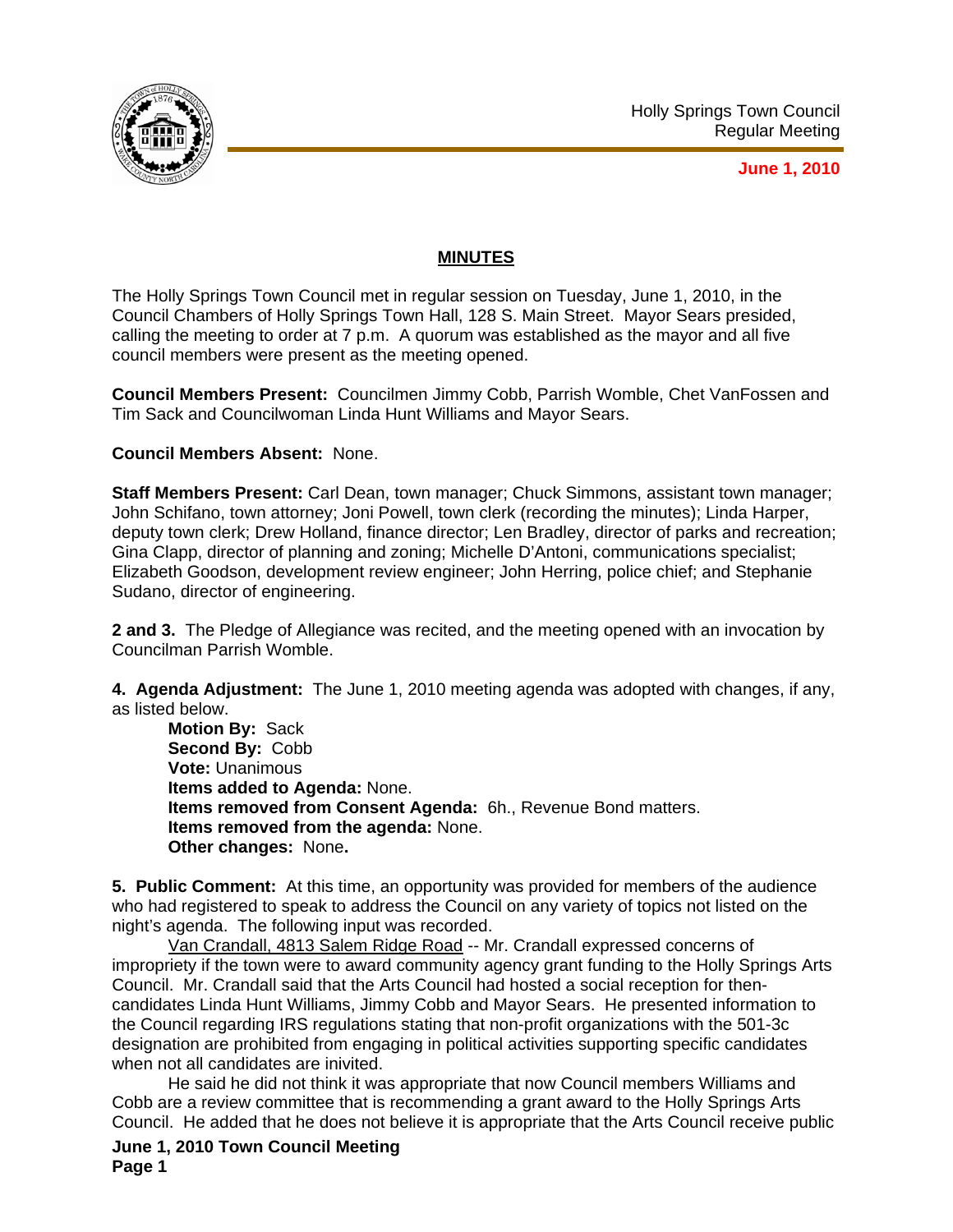funding at all.

**6. Consent Agenda:** The Council approved a motion to approve all remaining items on the Consent Agenda. The motion carried following a motion by Councilman Sack, a second by Councilman VanFossen and a unanimous vote. The following actions were affected:

6a. Minutes – The Council approved minutes of the Council's special retreat meeting held March 5-7, 2010.

6b. Resolution 10-16 -- The Council adopted Resolution 10-16 directing the town clerk to investigate the sufficiency of annexation petition A10-03 and setting a public hearing on the question of annexation for Tuesday, June 15, 2010.*A* c*opy of Resolution 10-16 is incorporated into these minutes as addendum pages.*

6c. Resolution 10-17 – The Council adopted Resolution 10-17 directing the town clerk to investigate the sufficiency of annexation petition A10-04 and setting a public hearing on the question of annexation for Tuesday, June 15, 2010. *A* c*opy of Resolution 10-17 is incorporated into these minutes as addendum pages.*

6d. Budget Amendments, \$105,000 - The Council adopted amendments to the FY 2009-10 budget in the amount of \$105,000 to appropriate funds for sludge removal and utilities for pump stations.*Copies of the budget amendments are incorporated into these minutes as addendum pages.*

6e. Budget Amendments, \$44,000 - The Council adopted amendments to the FY 2009-10 budget in the amount of \$44,000 for the final Raleigh water capacity charges.*Copies of the budget amendments are incorporated into these minutes as addendum pages.*

6f. HSTV-11 Policy Statement Amendment - The Council adopted Policy Statement Amendment P-035.1 providing for limited commercial sponsorships and community postings on HSTV-11. *A* c*opy of Policy Statement PS-035.1 is incorporated into these minutes as addendum pages.*

6g. Holly Springs Parks and Recreation Policy Manual Amendments – The Council approved amendments to the Holly Springs Parks and Recreation Policy Manual.

6h. Water and Sewer Revenue Bond Order - This item was removed from the Consent Agenda during agenda adjustment.

**7a. Community Agency Grants** – Councilman Cobb said as the fiscal year draws to a close, 12 civic groups submitted applications for funding from this year's grant program.

 Because requests totaled more than \$20,000, and the Town has only \$15,000 in the grant program line item, the review committee of Councilman Cobb and Councilwoman Williams have formed recommendations that do not necessarily award all funding that is requested.

The committee recommends award of \$13,400 in grant assistance to 11 of the groups applying as follows:

| Holly Springs Women's Club    | 500.00        |
|-------------------------------|---------------|
| F-V Emergency Food Pantry     | \$2,000.00    |
| Holly Springs Community Band  | \$2,000.00    |
| <b>HS Rotary Club</b>         | -0-           |
| <b>HSHS Band Boosters</b>     | \$2,000.00    |
| <b>HSHS Fine Arts Booster</b> | \$500.00      |
| <b>HSHS PTSA</b>              | \$2,000.00    |
| <b>HS Arts Council</b>        | \$1,500.00    |
| <b>Golden Hawks Club</b>      | \$1,500.00    |
| Holly Springs Dance Co.       | 400.00        |
| <b>HSHS Cheerleading</b>      | 500.00<br>\$  |
| dba Southern Wake Academy     | 500.00<br>\$. |
|                               |               |

Total: \$13,400.00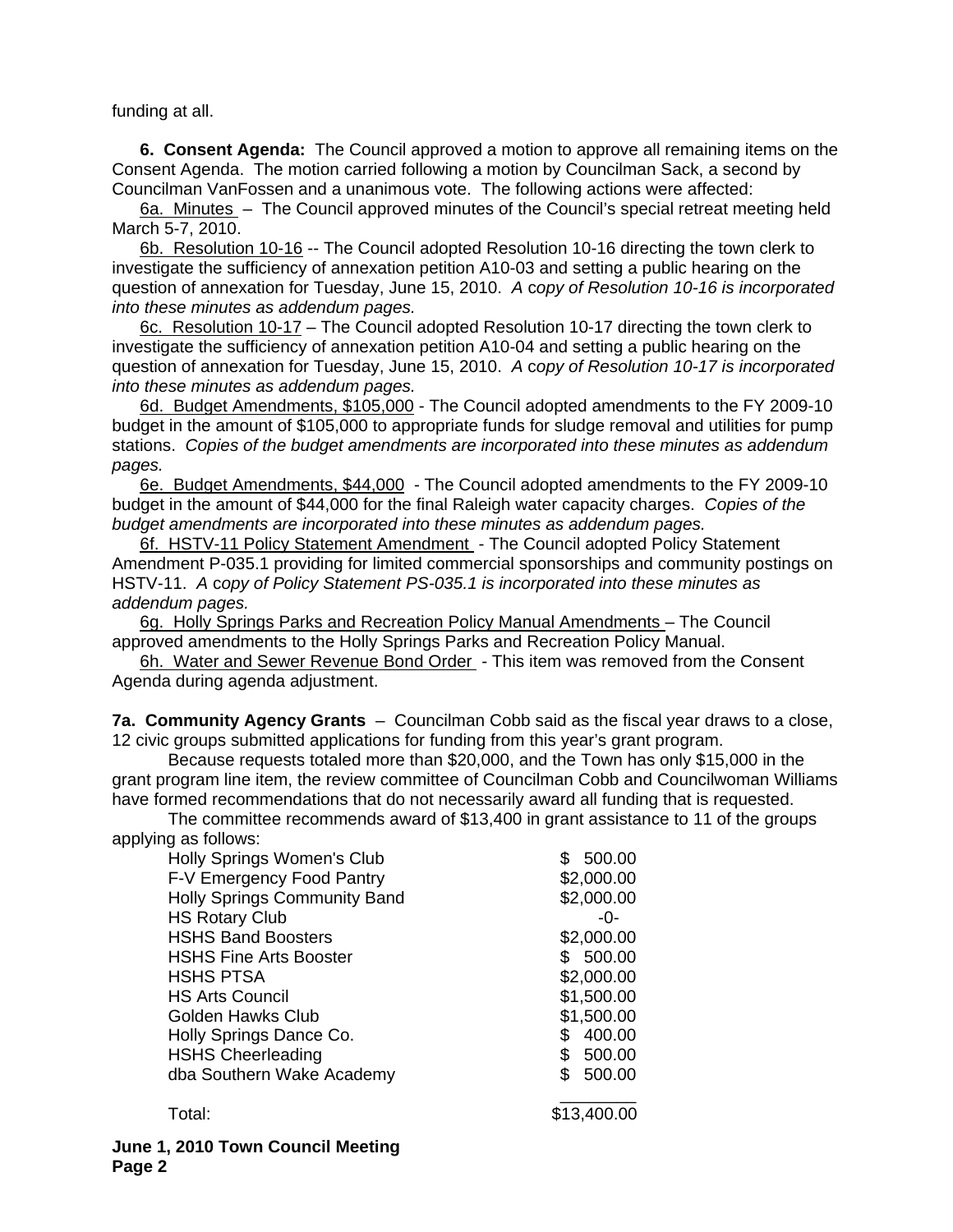Councilman Womble said he was concerned that the Rotary Club request was not being recommended for funding.

 The Rotary Club had requested \$2,500 for the Million Meals project that provides meals to hungry people in foreign countries.

 Councilmen Sack and Cobb explained that the grant application review criteria, which are based on law, prohibit the Council from honoring the Rotary Club's request because the purpose stated in the application would use the funds not for the benefit of Holly Springs taxpayers but for citizens of foreign countries.

 Councilwoman Williams said the Rotary Club's Million Meals project is a noble one, but it does not qualify for public funding.

 Councilmen Womble and VanFossen, who are Rotary Club members, disagreed, both saying that the Rotary Club does a lot of other projects in the community and that it deserved funding for those activities.

 They suggested that the Rotary Club resubmit its application and correct the basis for its request from the Million Meals project to some other project.

 Ms. J. Powell interjected that two other groups had missed the deadline to apply and had been instructed to apply for the new grant round that could be moved up to be held in July. She suggested that the Council should allow the Rotary to resubmit at that time so that the Council is treating all groups equitably.

A consensus of Council members nodded agreement.

**Action:** The Council approved a motion to approve to award the community grants as recommended by the committee in the total amount of \$13,400.

**Motion By:** Sack

**Second By:** Williams

**Vote:** The motion carried following a 3-2 vote. Councilmen Cobb and Sack and Councilwoman Williams voted for the motion. Councilmen Womble and VanFossen voted against.

**7b. Avent Ferry Road Minor Subdivision** – Ms. Clapp said that the Mable Holland family has owned a large number of acres along Avent Ferry Road for a number of years. Due to financial hardships, the family started subdividing these acres in 2008 as necessary to sell off tracts for single-family development. The last minor subdivision, recorded in April 2010, subdivided the subject property into three lots. On May 17, 2010 Town staff received another minor subdivision request for the same property in order to create four lots.

She said the property owner has already dedicated additional right-of-way for improvements to Avent Ferry Road and no utility improvements are planned for the area in the near future. The only issue that is precluding the Mable Holland family from doing this subdivision is a limitation in the Town's Unified Development Ordinance regarding how often a property can be subdivided without full Town Council action. The UDO states that the same parcel cannot be considered for an additional minor subdivision for a period of three years from the date of the original final plat of the minor subdivision.

 She said the purpose of this rule is to keep developers from continually requesting minor subdivisions (4 parcels or less) of a property to increase the number of buildable lots by Minor Subdivision to avoid meeting the Town's subdivision requirements. According to this rule, a second Minor Subdivision of the Holland property cannot occur until April 2013 unless a waiver is granted by the Town Council.

She said since this proposed Minor Subdivision will not be dangerous to the public health, safety and welfare, staff is in support of a waiver to allow the Holland family to complete this subdivision.

**Action #1:** The Council approved a motion to make and accept the findings of fact to be recorded in the minutes for a waiver petition for 1719 Avent Ferry Road to allow for a second

**June 1, 2010 Town Council Meeting Page 3**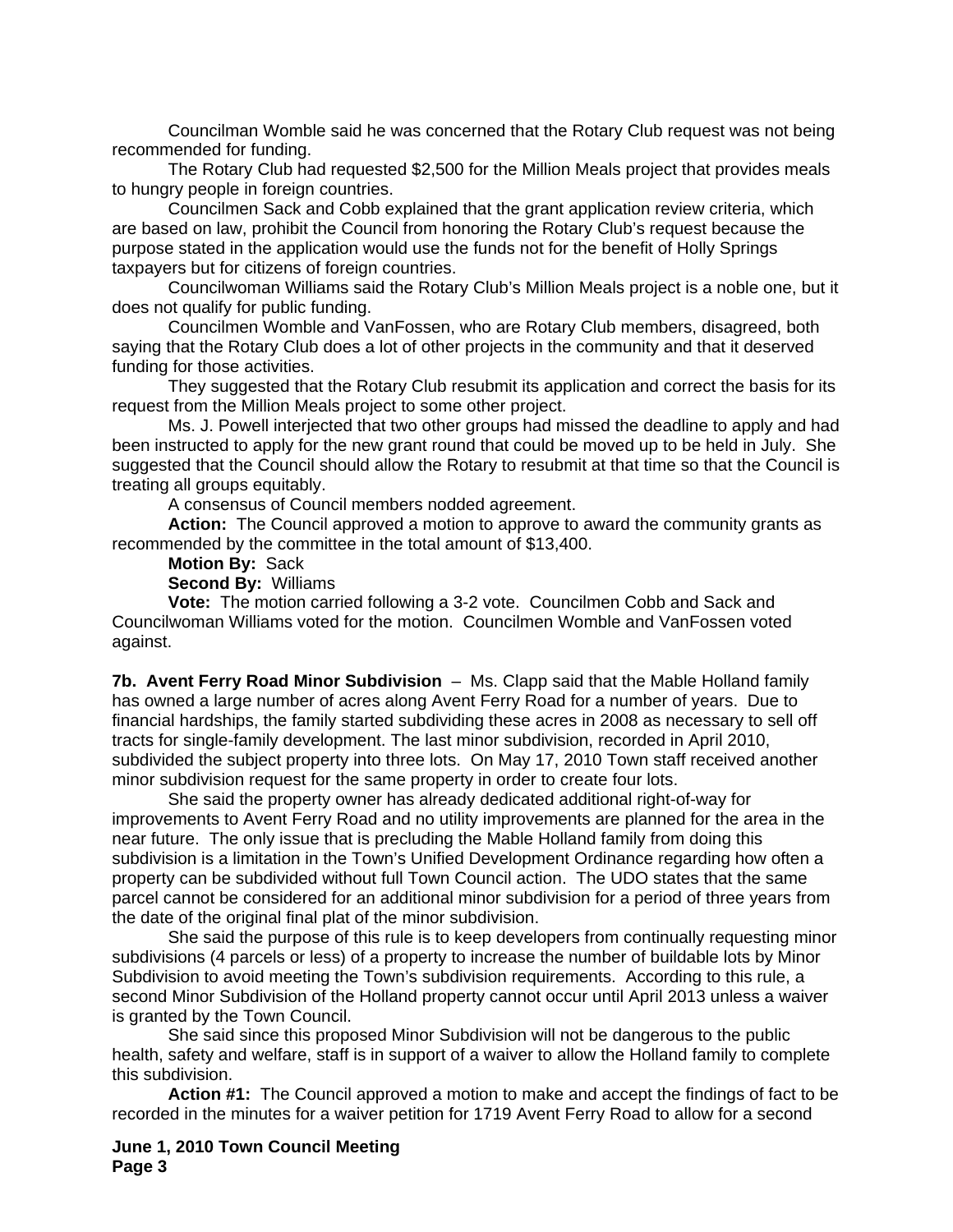minor subdivision of the property within three years as submitted by Tim Congleton, dated May 19, 2010.

*Waivers may only be approved upon making written findings upon the evidence presented in each specific case that:* 

- (1) The granting of the *waiver* will not be detrimental to public safety, health or welfare or injurious to other property;
- (2) Conditions upon the request for a *waiver* are unique to the property for which a *waiver* is sought and are not applicable generally to other property;
- (3) Because of the particular physical surroundings, shape or topographical conditions of the specific property involved, a particular hardship to the owner would result, as distinguished from a mere inconvenience, if the strict letter of these regulations is not carried out;
- (4) The *waiver* will not contravene the provisions of this UDO or the *Comprehensive Plan*; and
- (5) Where the *waiver* impacts on the design, construction or maintenance obligations of public facilities, that the appropriate public agency has reviewed and approved the proposed development in writing and the subdivider has submitted a copy of such approval.

**Motion By:** Sack **Second By:** VanFossen **Vote:** Unanimous

**Action #2:** Having made the necessary findings of fact that the petition meets the requirements to be granted a waiver, the Council approved a motion granting a waiver of regulations of UDO Section 9.05, B. – Platting, Recombination and Vacation Procedures, to allow for a minor subdivision of 1719 Avent Ferry Road as requested by Tim Congleton, dated May 19, 2010.

**Motion By:** Sack **Second By:** Womble **Vote:** Unanimous

**7c. Parks and Recreation Advisory Committee Appointments** – Mr. Bradley said that the Parks and Recreation Advisory Committee currently has four vacancies to fill. One vacancy is due to the resignation of a board member while the other three are due to expiring terms in June.

Mayor Sears asked Council members to make nominations, and the top four vote getters were confirmed as members of the Holly Springs Parks and Recreation Advisory Committee.

**Action:** By a straw vote on each application, The Council reappointed Kevin Adams, Kenneth Henke, and Wanda Holloway and appointed new applicant Kari McCloud to the Holly Springs Parks and Recreation Advisory Committee.

**7d. New Hill Transportation Improvement Plan Amendment** – Ms. Goodson explained that on May 6, 2008, the Town Council voted to approve New Hill Place Master Plan (08-MAS-01.) Subsequently, a Transportation Improvement Plan (08-MAS-01-A01) outlining the major improvements associated with this project was submitted and brought before the Town Council for approval on November 18, 2008.

 She said at that time there were still discussions going on between the applicant and NCDOT about the required improvements along NC55 Bypass (G.B. Alford Highway.) Those discussions are finished with the result's being replacement of the future interchange entrance into the development with a superstreet.

**Action:** The Council approved a motion to approve the amended Preliminary Plan #08- MAS-01-A03 for New Hill Place Schematic Master Plan as submitted by Stantec Consulting

**June 1, 2010 Town Council Meeting Page 4**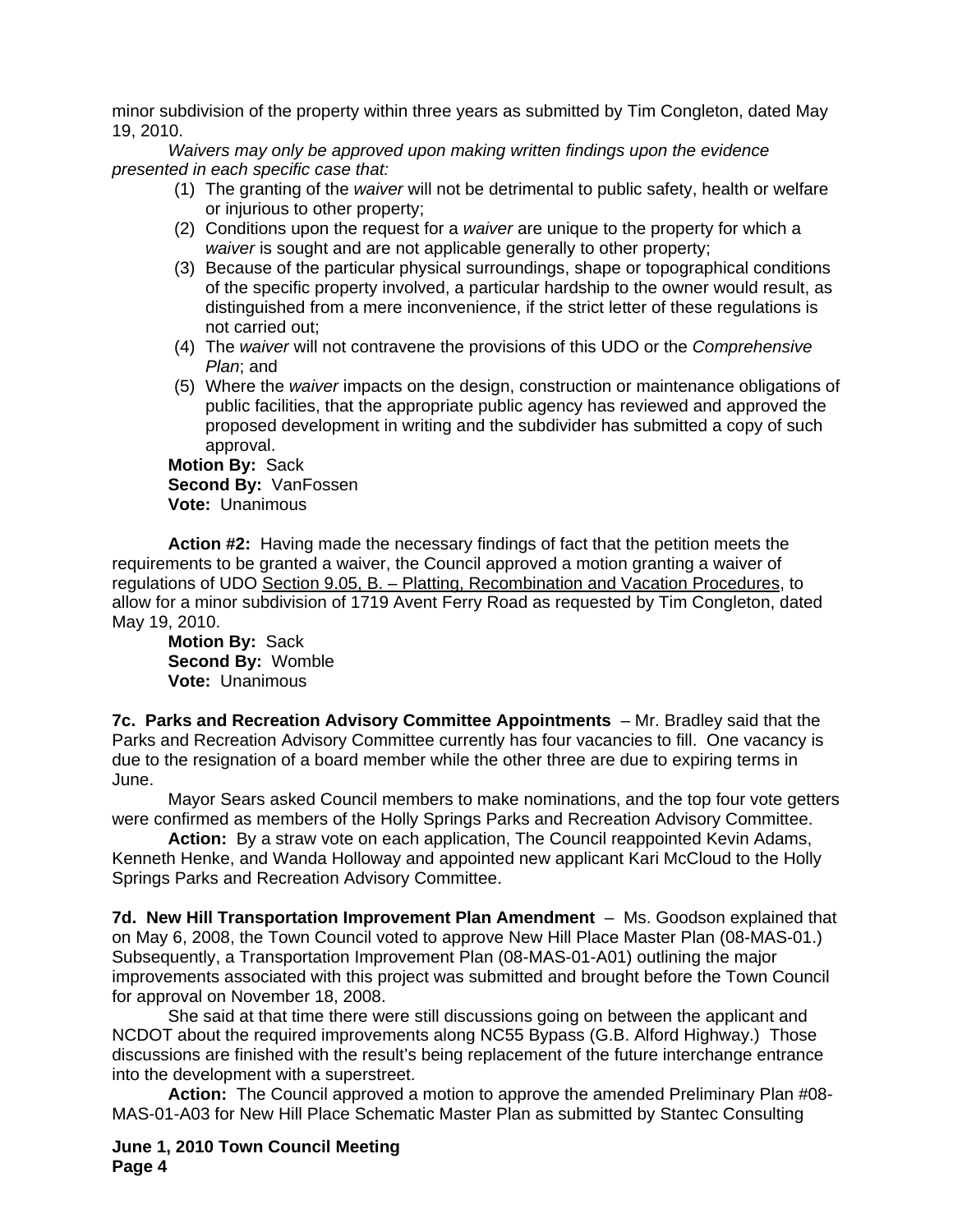Services, Inc. on May 17, 2010 with the following conditions:

- 1. All previously approved conditions (amended as noted below) for this plan will also apply to this amendment.
- 2. Label thoroughfare to be maintained by NCDOT; plans must meet NCDOT standards and be approved by NCDOT as well as the Town. The Town will accept the road for maintenance during the "interim period" between completion and NCDOT acceptance subject to conditions as spelled out in the developer agreement.
- 3. Provide revised Transportation Improvement Plans within 30 days of approval addressing the following comments:
	- a. Submit a schedule for all transportation improvements (including signals) to be added to TIP plan; specific with which development phase each improvement (including signals) will be done;
	- b. Show signal locations on the cover sheet;
	- c. Show Controlled Access fencing locations on the plan; fencing material should be approved by Planning & Zoning Department and NCDOT before it is installed.
- 4. Thoroughfare design to include environmental permitting for future four lanes; all crossings to be permitted and installed to future 4 lane conditions.
- 5. Revise turn lanes to meet NCDOT requirements per May 24<sup>th</sup>, 2010 meeting.
- 6. Street stub out to Forest Springs may change alignment; reflect this on the TIP.

## **The following previous conditions (amended as noted below) also still apply to the TIP plan:**

- 1. A detailed preliminary plan must be reviewed and approved by Staff prior to the first development plan submittal for each phase.
- 2. The following items are to be included with the first non-residential development plan submittal:
	- a. The location and design of the open space required per UDO § 3.08,B.,7.
	- b. Master Plan amendment that includes the following:
		- I. Detailed architectural and site design guidelines for the development.
		- II. Master Sign Plan and sign waiver (waiver is optional).
- 3. New traffic signals are required to be Decorative Mono-curve Mast Arm signals (subject to NCDOT and/or Town approval depending on party responsible for maintenance) for this project with the exception of new signals for GB Alford Highway. Straight arm signals are permitted on GB Alford Highway.
- 4. The Town of Holly Springs' Green Oaks Parkway project is under construction and the Town will make modifications necessary to Green Oaks Parkway only up to the radius points on Green Oaks Parkway – to be compatible with the developer's superstreet design. All other improvements to install the superstreet will be the responsibility of the developer (including any environmental permits necessary to complete the improvements).
- 5. A fee-in-lieu of upgrade will be required for this project for the downstream oversized Twelve Oaks Pump Station, Force Main and Outfall.
- 6. Reimbursement of the cost of gravity sewer line upsizing through Forest Springs will be required for this project as memorialized in a letter from the developer.
- 7. This project and all related development plans will be required to meet the new Town of Holly Springs Post Construction Stormwater Ordinance.
- 8. If the downstream offsite sewer lines associated with Forest Springs development are not constructed at the time of the first construction drawing approval associated with this plan, the construction of those lines will be the responsibility of the developer with this project. Note that the developer will be requesting assistance from the Town with land acquisition via a developer's agreement.
- 9. The following items are required with each development plan associated with this Master Plan:

**June 1, 2010 Town Council Meeting Page 5**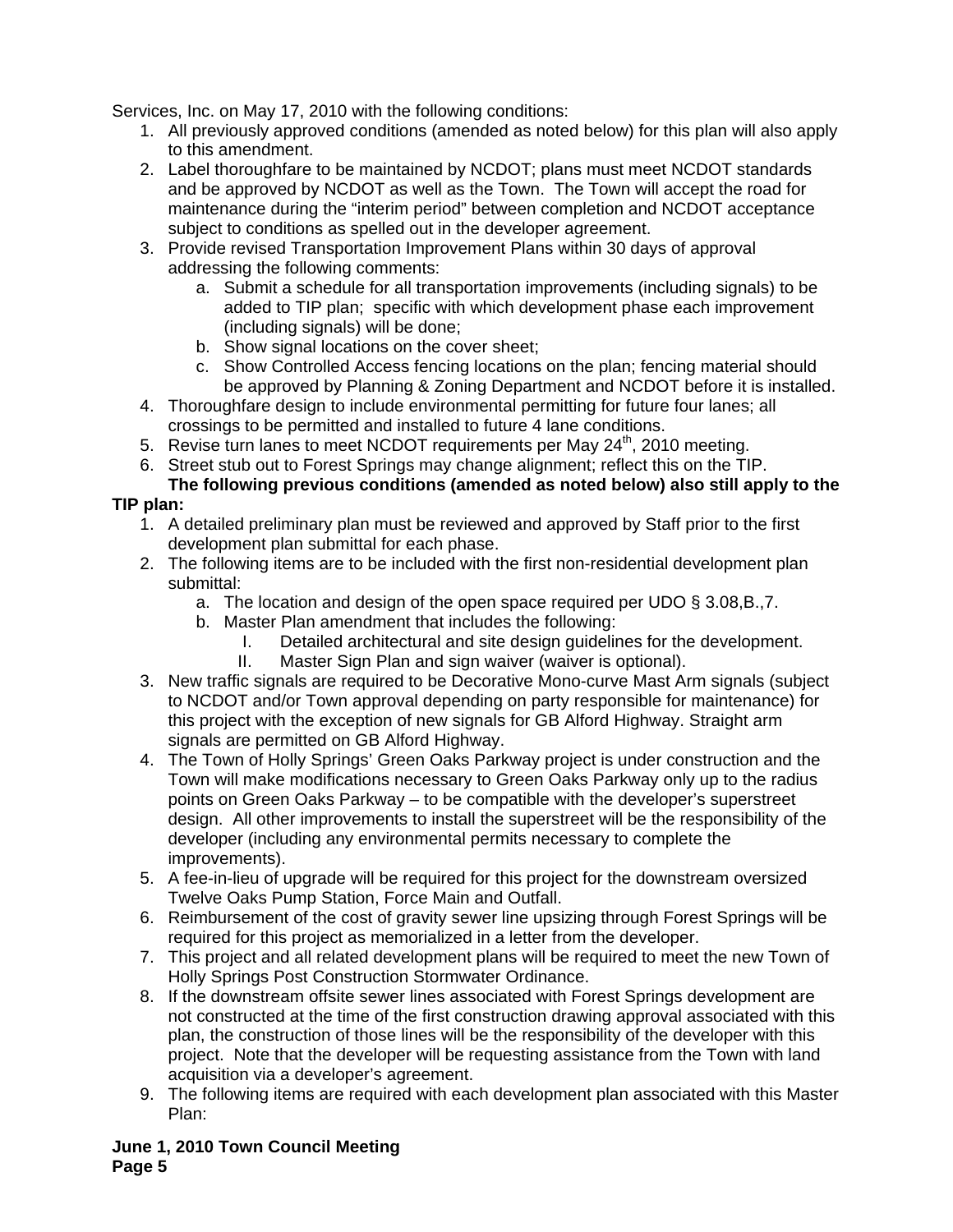- a. An Industrial Sewer Permit Short Form
- b. A Grease Trap Form
- c. Update the draft flood study update for the downstream Forest Springs Flood Study and demonstrate that the development of each internal site will not raise established flood levels.
- d. The site plan must show that no building area is located within a BMP easement.
- 10. The following items are required with the first development plan or construction drawing associated with this Master Plan: A detailed engineer's sealed hydraulic waterline system analysis documenting fire flow in accordance with Town Standards is required for this project. Additional waterline connections may be required upon approval of the report by the Town. Any revisions to waterlines shown on this plan will require an amendment to be submitted by the developer for review and approval. (The Hydraulic Analysis has been received and is under review)
- 11. The following items are required with the first construction drawing submittal associated with this Master Plan: This project is located in an area that is subject to the Town's policy on flood studies. It is located in a basin where the Town has an approved flood study (Forest Springs) that will need to be updated to reflect this project and will need to demonstrate that development of the site will not raise established flood levels. Retention or detention may be required to accomplish this.
- 12. The following items are required prior to the  $1<sup>st</sup>$  construction drawing approval (with the exception of the Green Oaks Parkway Superstreet) associated with New Hill Place (clarification provided to this condition):
	- a. Off site sewer easements for each phase as shown on the Master Plan (2 phases, 3 off site sewer lines) must be recorded prior to the first construction drawing approval that occurs in each phase.
	- b. All environmental permits must be approved and submitted for the entire project prior to first construction drawing approval (with the exception of the GOP superstreet) associated with New Hill Place.
	- c. Offsite right-of-way dedication will be required to be recorded for required transportation improvements for the whole project.
- 13. The following items are required prior to the construction drawing approval for each phase:
	- a. An Environmental Development Permit will be required
	- b. This project will be required to meet the Town's new TN requirements for stormwater and pay a stormwater fee-in-lieu for any TN reduction requirements not met on the site. The Final Stormwater Management Plan must be approved and stormwater fee-in-lieu paid.
- 14. The following conditions represent requirements associated with the Transportation Improvement Plan:
	- a. Documentation provided to the Town of Holly Springs of NCDOT's approval of the TIA.
	- b. Right-of-way needed for all required road improvements must be secured by the developer and documentation provided to the Town. This will likely include areas along superstreet bulb outs, the interchange, New Hill Road and Old Holly Springs/Apex Road.
	- c. The access points shown on the TIA do not match the Master Plan. The master plan will need to be revised to address this item through a minor amendment prior to the Subdivision Plan approval.
	- d. Provide documentation of all NCDOT approvals including driveway access, superstreets, control of access break, TIA, etc.
	- e. The ROW/access break secured from NCDOT ROW Access Committee for this project must include a C/A break for an extension of a thoroughfare east of GB